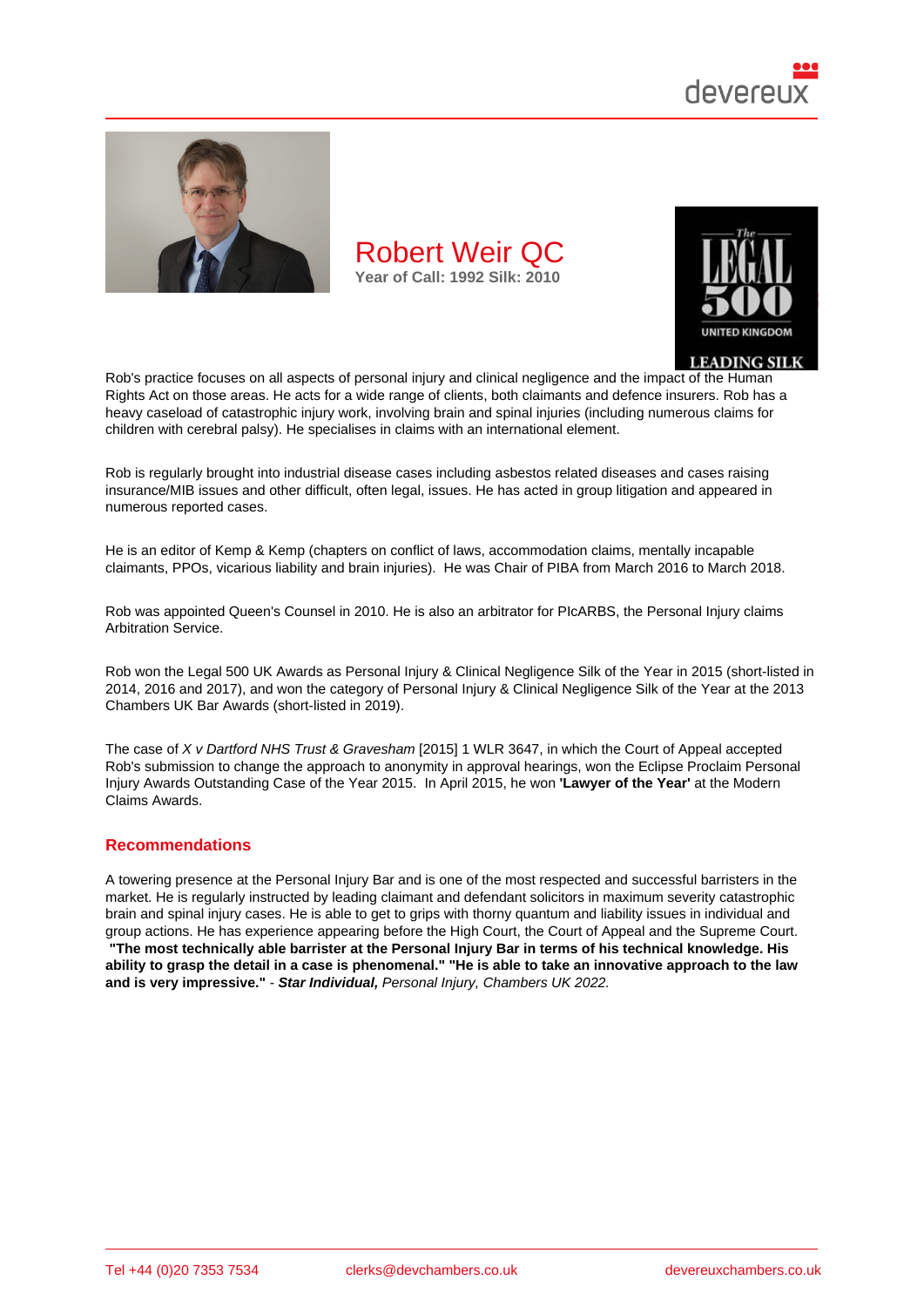Enjoys a stellar reputation as a leading travel barrister. He is instructed by claimants and defendants in high-value travel claims raising complex and novel points of law under Rome II and the Human Rights Act. He is well regarded for his handling of catastrophic injury claims involving a foreign element. His scope of expertise encompasses applicable law, jurisdictional questions and issues relating to quantum. "He has fantastic client care skills and a huge knowledge of travel litigation. He's a go-to silk with significant intellect and an ability to understand the issues easily." "He is highly effective and very user-friendly. He has so much experience and a phenomenal intellect. He has an ability to retain huge amounts of information yet can focus in on the key elements with laser-like precision. His strategic approach is worthy of a chess grandmaster - he's simply exceptional." - Star Individual, Travel: International Personal Injury, Chambers UK Bar 2022.

A highly regarded personal injury silk who fields considerable expertise in the representation of claimants in asbestos litigation. He has experience appearing before both the Court of Appeal and the Supreme Court. "An effective advocate who makes legal arguments sound simple and attractive." "Astonishingly bright, adds considerable tactical and technical value and is a talented advocate." - Personal Injury: Industrial Disease, Chambers UK Bar 2022.

Advises claimants in high-value clinical negligence claims of the utmost severity, including cerebral palsy cases, brain injury claims and fatal cases. He is also highly expert in psychiatric injury claims arising from clinical negligence matters. "He is one of the best clinical negligence silks on technical issues and he knows his cases inside and out." "He has an ability to anticipate every twist and turn in a case." "A completely standout advocate - he's incredibly strong." - Clinical Negligence, Chambers UK Bar 2022.

"The word "eminent" best describes his ability." - Personal Injury and Industrial Disease, Legal 500 2022.

"Rob is the country's stand out leading counsel on appellate cases in this space." - Travel Law, Legal 500 2022.

"A meticulously well-prepared silk with a superb brain." - Clinical Negligence, Legal 500 2022.

"He is undoubtedly a standout silk." "He is ridiculously clever." "He is the brain of the personal injury world and is very good in cases involving complex liability issues." - Star Individual, Personal Injury, Chambers UK Bar 2021.

"He has a very sharp intellect and is at the top of his game." "His knowledge is unrivalled, he is always amazingly well prepared and he's great with clients." "Has exceptional attention to detail and takes a nononsense approach to cases." - Star Individual, Travel: International Personal Injury, Chambers UK Bar 2021.

"A leading silk for occupational disease claims. He is an excellent advocate." "He has judges eating out of the palm of his hand." - Personal Injury: Industrial Disease, Chambers UK Bar 2021.

"Absolutely brilliant - his judgement is extremely good and he's very good in court. He's very hardworking and completely on top of all the issues." "He's incredible at what he does and intellectually he's second to none." "He's intelligent, articulate and a calm and confident performer on his feet." - Clinical Negligence, Chambers UK Bar 2021.

"An astute tactician who knows exactly where to set case trajectory and inspires supreme confidence." - Personal Injury, Legal 500 2021

"A fantastic mind and ability to cut through to the key issues notwithstanding volumes of evidence and material." - Clinical Negligence, Legal 500 2021

'Exceptionally bright with great knowledge of travel law. Not afraid to take on very difficult and groundbreaking cases, and generally wins.' - Travel Law (Including Jurisdictional Issues), Legal 500 2021

"He's quite simply the best in the business for complex, high-value personal injury work." "He is a brilliant technical lawyer and probably the best personal injury barrister out there." "He's head and shoulders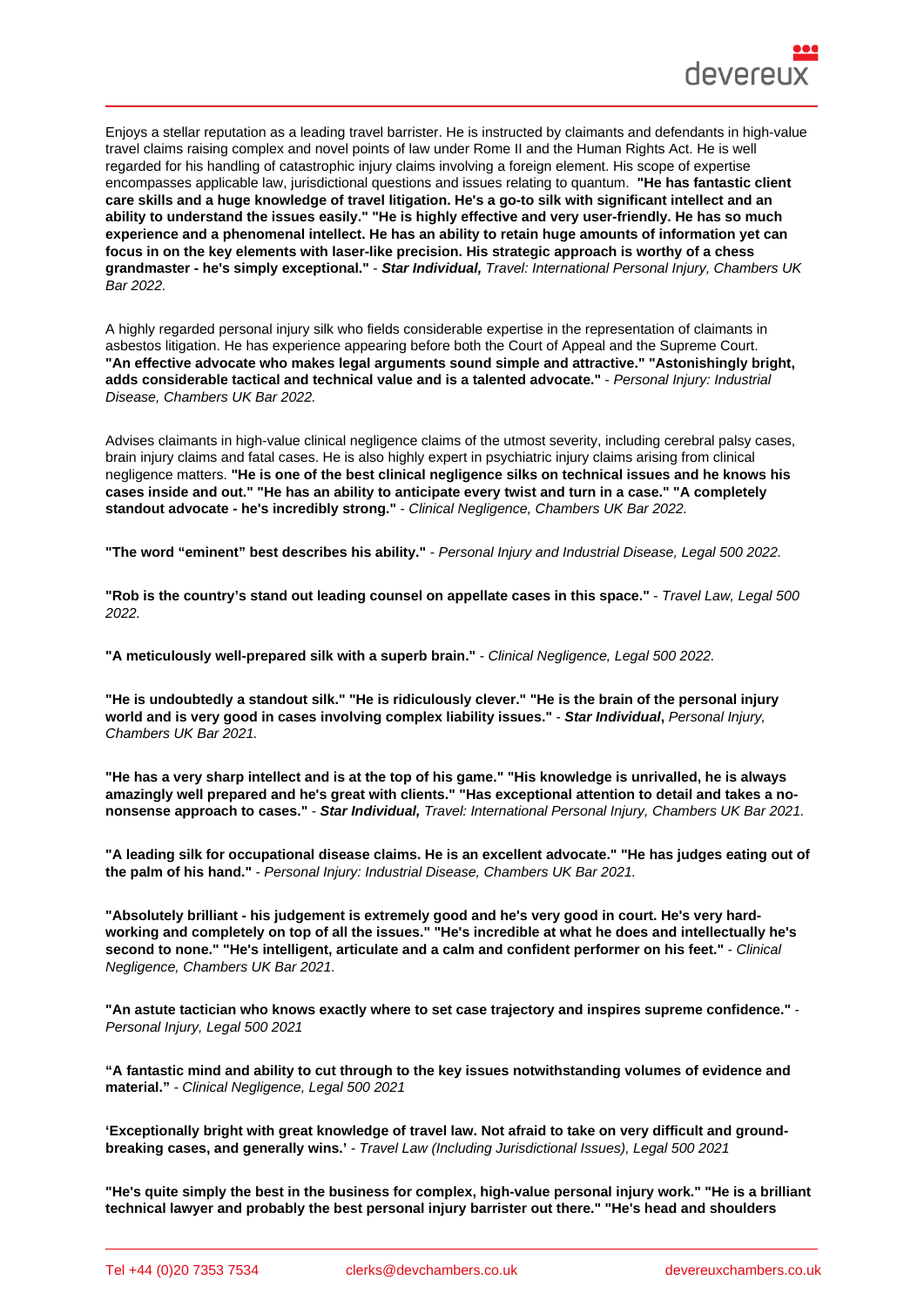above the rest when dealing with cases involving complex and technical legal arguments." Successfully acted for the claimant in Bellman v Northampton Recruitment, a case heard in the Court of Appeal concerning whether an employer was vicariously liable for an assault on an employee at a hotel following a work party. The claimant sustained a brain injury after being punched by his boss. - Star Individual , Personal Injury, Chambers UK Bar 2020

"The standout claimant silk in this area. He has a very impressive intellect and the ability to win very complex cases." "He is razor sharp in his analysis and has a wonderfully calm yet forceful manner in court." Acted for the claimant in X v Kuoni, a key Court of Appeal case on the meaning of the Package Travel Regulations. The claimant was raped while on holiday in Sri Lanka by an on-duty electrician who lured her into a room. - Star Individual , Travel: International Personal Injury, Chambers UK 2020

"He's extremely bright, has great analytical skills and is adept at finding a way through complex evidence. He is also excellent in strategic planning and ensuring the best possible outcome for the client." "Weir is a razor-sharp advocate." Acted for a child with profound cerebral palsy. The claim involved difficult issues including life expectancy and how to value accommodation when the parents proposed to move to a more expensive area. - Clinical Negligence, Chambers UK Bar 2020

"A first-rate advocate and tactician." Acted on behalf of the claimants in Pearce v Secretary of State for Business, a group action claim for coke oven workers. - Spotlight table , Personal Injury: Industrial Disease, Chambers UK Bar 2020

"Unsurpassable advocate who communicates highly complex issues in a straightforward effortless way" - Personal Injury, Legal 500 2020

"Very thoughtful and good on his feet." - Travel Law (Including Jurisdictional Issues), Legal 500 2020

"He combines incredible legal intellect with outstanding advocacy and is excellent at foreseeing risk." - Clinical Negligence, Legal 500 2020

"He is the asbestos silk of choice for leading claimant disease firms." "His strategic planning unsurpassed Spotlight Table, Personal Injury: Industrial Disease, Chambers UK Bar 2019

"He has an incredibly sharp brain and is very tenacious in court, but at the same time he has a very good way of engaging with clients." "He is the go-to barrister for personal injury." "He has a stellar practice and a stellar brain." Acted for the claimant in R v Townsend, a case concerning a young child who was injured in an RTA. - Star Individual , Personal Injury, Chambers UK Bar 2019

"Rob has a stillness and calmness about him which is enormously compelling. He is able to make difficult and technical points sound so simple." "He's a go-to QC for cases involving catastrophic injury and technical points of law. He's a pioneer in his field." Successfully represented the claimants in Wood v TUI, a Court of Appeal case concerning a couple who suffered food poisoning while on a package holiday. - Travel: International Personal Injury, Chambers UK Bar 2019

"An extremely intelligent and able counsel." "A fantastic advocate who has a really formidable intellect." Clinical Negligence, Chambers UK Bar 2019

'Technically, the most gifted and talented barrister on the circuit, head and shoulders above the rest.' - Personal Injury, Industrial Disease and Insurance Fraud, Legal 500 2019

'He has a sharp intellect and gets to the nub of an issue very quickly and skilfully.' - Clinical Negligence, Legal 500 2019

"Amazing. A go-to for difficult, ground-breaking cases where we need somebody with lateral thinking." "Just fantastic. Highly intelligent."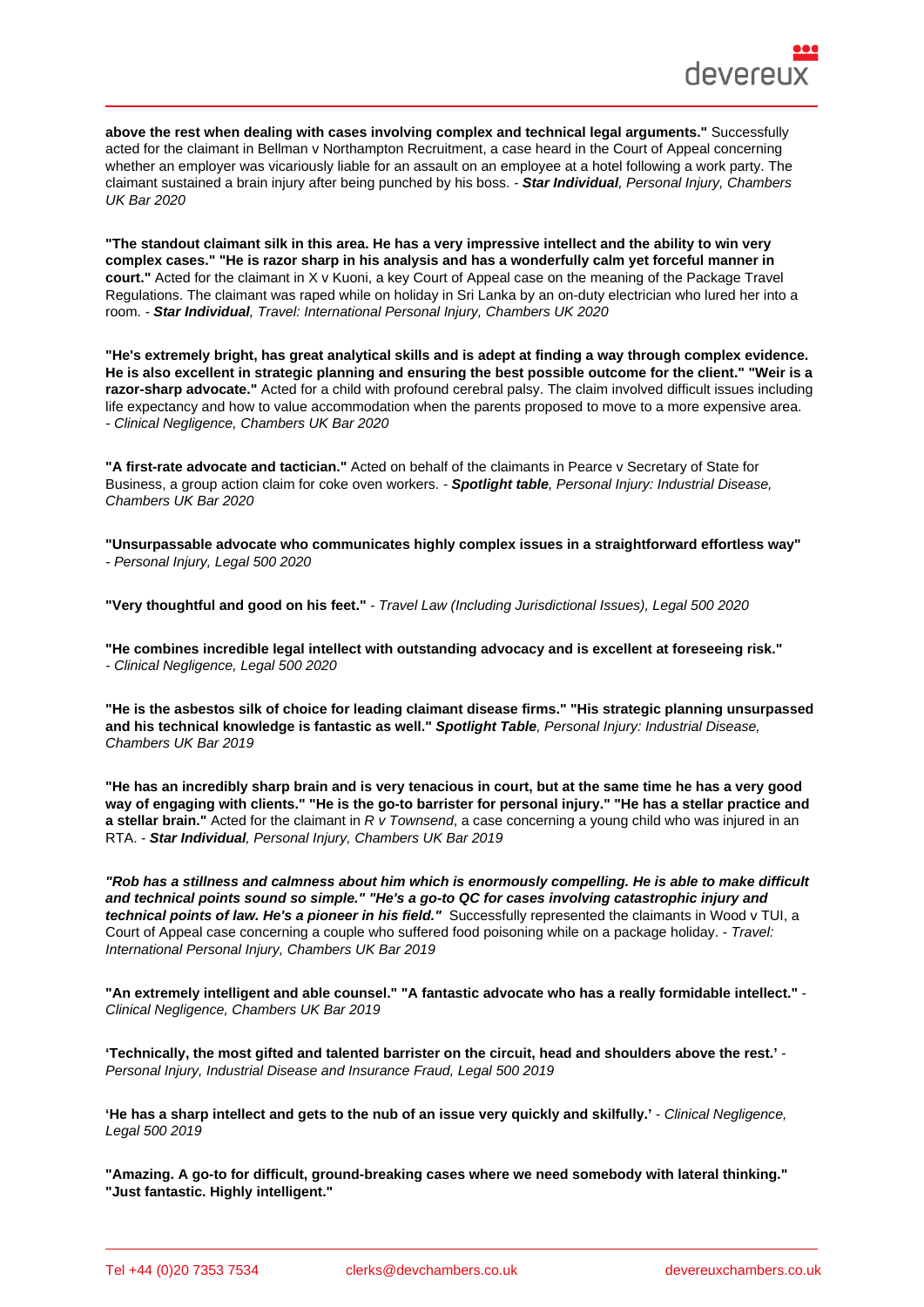Acted for a paraplegic client who fell out of a tree at work. - Star individual , Personal Injury, Chambers UK 2018

"He's highly intelligent and has really good judgement in complicated arguments." "He is razor sharp in his analysis, and has a wonderfully calm yet forceful nature when in court." "He offers very good experience of catastrophic injury and expertise in conflicts of law." Represented the claimant in Wigley-Foster v Wilson and MIB, a case concerning injury sustained in a road traffic accident in Greece. - Travel: International Personal Injury, Chambers UK 2018

"An extremely intelligent and able counsel. He continues to be in the top bracket of clinical negligence counsel." "Manages to absorb a huge amount of material and distil that into clear advice for the client." - Clinical Negligence, Chambers UK 2018

"He thinks creatively about complex legal points and commands the confidence of the court." - Personal Injury, Legal 500 2017

"A devastatingly effective advocate, who is always impeccably prepared." - Clinical Negligence, Legal 500 2017

"Amiable with defendants but assertive when necessary." - Civil Liberties and Human Rights, Legal 500 2017

Robert has an "instinctive understanding of the intricacies of travel law" and is an "excellent, very unflappable advocate" . - Most Highly Regarded Silk for Travel, Who's Who Legal 2017

"Robert is razor-sharp in his analysis and has a wonderfully calm yet forceful nature when in court." "He's arguably the go-to silk in an international case; he deals with ground-breaking issues, is hugely thorough, is totally assured and is someone with unsurpassed knowledge." "The breadth of his intellect is extraordinary. He tells things as they are, is very ingenious and he's dedicated to the client's cause." Represented the claimant in Humphrey v Aegis Defence Services, a case concerning injury sustained during a military training exercise in Iraq. - Travel PI, Chambers UK 2017.

"Absolutely top-notch. He really is gold-standard." "He's got a massive intellect." "His approach is incredibly precise. He provides fantastic and realistic advice and is able to push the boundaries." Represented an employee of the prison service who was injured by a prisoner in the Supreme Court case Cox v Ministry of Justice. - Personal Injury, Chambers UK 2017

An accomplished silk with noted handling of catastrophic injuries claims including those relating to cerebral palsy and brain injury. "He is very forensic on the detail and he cares about the issues and the clients." "He is so sharp, so bright and so intelligent." Acted in JXMX v Dartford and Gravesham NHS Trust, representing PIBA in the Court. He successfully promoted an entirely new legal test to be applied to the issue of anonymity on approval hearings. - Clinical Negligence, Chambers UK 2017

| "The most able advocate at the personal injury Bar." |                                       | - Personal Injury, Legal 500 2016 |  |
|------------------------------------------------------|---------------------------------------|-----------------------------------|--|
| "He is an outstanding counsel."                      | - Clinical Negligence, Legal 500 2016 |                                   |  |

"Excellent on his feet and very good on tactics" - Civil Liberties and Human Rights, Legal 500 2016

An experienced silk who pursues high-value claims for victims of alleged clinical negligence, especially those involving cerebral palsy or failures to diagnose serious illnesses. "Robert Weir QC has impressed me with his unfailing intellect." "He puts points beautifully and has a very elegant style of advocacy." "He cuts through it all. He's brilliant." - Clinical Negligence, Chambers UK 2016

One of the best personal injury barristers in the country, Robert Weir QC is an expert in catastrophic injury cases, particularly those involving severe back and head injuries. Commentators highlight his intellectual ability and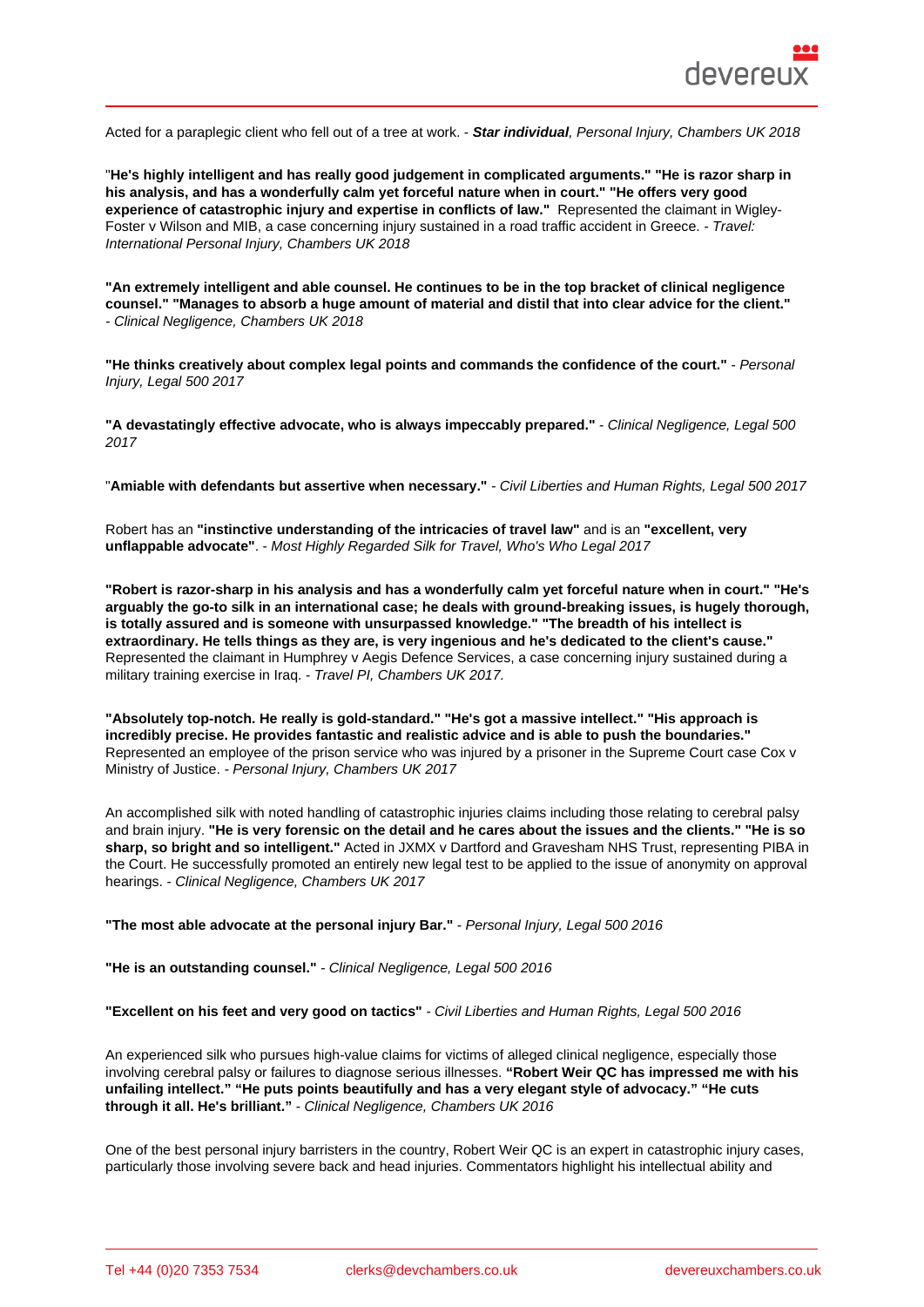courtroom skills. "He is fantastically intelligent, has a brilliant legal mind and is very good with clients." "He is a formidable advocate, he handles the most complex issues with apparent ease." "He is just on another level in terms of the way his mind works and the knowledge he has." - Personal Injury, Chambers UK 2016

Widely recognised as one of the most important lawyers in the personal injury sphere, he has an impressive track record in travel claims. He handles applicable law, jurisdiction and quantum claims flowing from catastrophic injuries in Europe and further afield. "He is succinct in the points he makes, and is not afraid to stand up to judges if he thinks they are taking the wrong approach." "He is first and foremost a formidable advocate: he is able to analyse very tricky legal issues and convey them in an easily understandable way." Acted for the injured claimant in the appeal of Wall v Mutuelle de Poitiers. The court decided that quantum for the RTA should be assessed using French law but that expert evidence should be adduced under UK procedures. - Travel, Chambers UK 2016

"Top-drawer counsel." - Civil Liberties and Human Rights, Legal 500 2015

"He manages experts incredibly well, and is a fantastic advocate." - Clinical Negligence, Legal 500 2015

"The best PI silk in the country; he is immaculately prepared, astoundingly bright, and a fearsome opponent." - Personal Injury, Legal 500 2015

A highly respected catastrophic injury and disease silk who is acknowledged as a true expert in cases involving severe head and back injuries and amputations. He also has unique experience in foreign PI cases, and has worked on matters where the injury occurred in France or Australia. "He has had some absolutely fantastic results recently with novel cases. He is always trying to look at new angles to cases and come up with ingenious new arguments." "He is really razor-sharp in his analysis, cuts to the chase and doesn't pontificate." - Personal Injury, Chambers UK 2015

A widely respected silk with great expertise and a broad practice. He is especially noted for acting for claimants on cases where cerebral palsy has developed due to perinatal and neonatal negligence. "He's a formidable intellect and has a very strong courtroom presence." "An extremely intelligent and able counsel, he's always on top of the detail and able to grasp really complex issues." Represented a child claimant with cerebral palsy. -Clinical Negligence, Chambers UK 2015

Advises claimants and defendants on high-profile accident abroad cases. He is noted for his capabilities in cases concerning complex questions of jurisdiction and applicable laws. "He is a heavyweight silk - his advocacy is outstanding and his written arguments are so clear." "He is razor-sharp in his analysis; he sees the issues and has a clear and forceful way of presenting issues in court." Acted for the claimant in the landmark case of Wall v Mutuelle de Poitiers Assurances, which concerned the effect of French law on accidents abroad in light of Rome II. - Travel: International Personal Injury, Chambers UK 2015

"Excellent on the most complex of cases" - Legal 500 2014

| "Experienced in the human rights aspects of personal injury and clinical negligence cases | " - Legal 500 2014 |
|-------------------------------------------------------------------------------------------|--------------------|
|-------------------------------------------------------------------------------------------|--------------------|

"His written and oral advocacy are of the highest quality and a privilege to witness." - Legal 500 2014

He has an enviable level of expertise in catastrophic injury claims and is highly rated for his client manner, his skill in court and his performances in negotiation. Sources also comment on his knowledge of technical matters. "He's very eminent - everyone knows he's the superstar of my generation. He's a class act." "He's a go to leader. He's absolutely excellent - his technical ability is fantastic and he has a dogged determination in negotiation." - Personal Injury, Chambers UK 2014

"He is razor-sharp in his analysis and has a wonderfully calm yet forceful nature when in court." - Travel, Chambers UK 2014

"He is top-notch. Incredibly intelligent, he cuts through all of the gloss from the other side and gets straight to the point. You can have a huge case and he'll cut through it in no time. Very firm with the other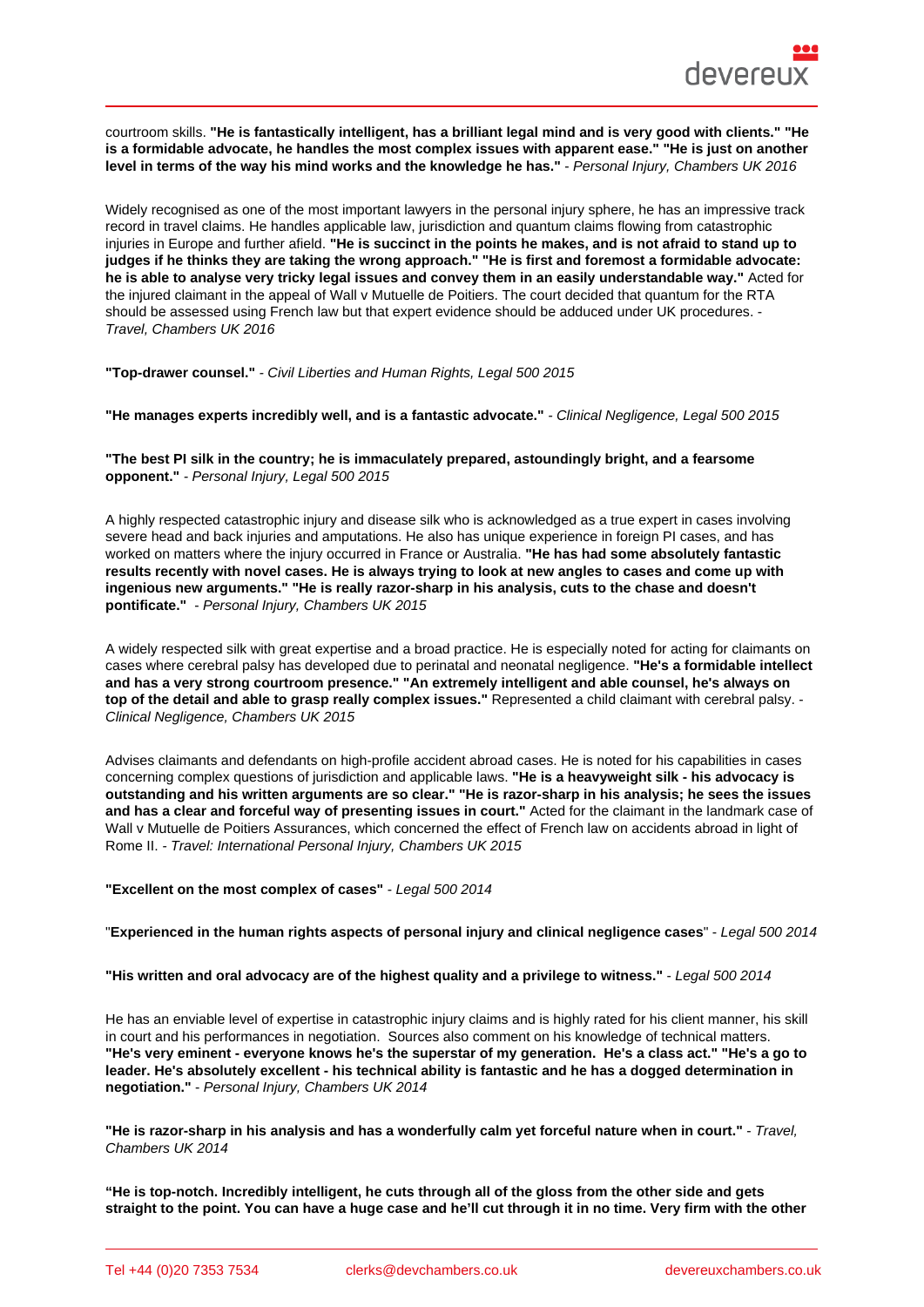side, he is fantastic on complex medical issues and a brilliant advocate as well. - - Clinical Negligence, Chambers UK 2014

"At the top of the tree when it comes to his advocacy skills" - Clinical Negligence and Healthcare, Legal 500 2013

Noted for his "determination, refusal to bend under pressure, and tactical awareness" - Personal Injury, Legal 500 2013

The "extremely intelligent and able" Robert Weir QC is "a go-to barrister for the most complex claims." He habitually handles cerebral palsy and other brain injury cases, and recently handled a claim concerning cerebral palsy which arose as a result of an episode of hypocarbia shortly after birth. - Clinical Negligence, Chambers UK 2013

He acts for a broad range of clients, and receives instructions from both claimants and defendants. He "is an exceptional advocate and a brilliant problem solver who displays a high attention to detail" in all he does. He is further praised by instructing solicitors for his "sympathetic and down-to-earth" approach to clients. He appeared in Smith and others v Ministry of Defence, the much publicised case concerning members of the armed forces killed in Iraq. - Personal Injury, Chambers UK 2013

Has acted on personal injury matters for some years. His travel practice sees him act particularly on matters with a maritime aspect, and he recently advised on Saldanha v Fulton, a case concerning injury to an Indian merchant seaman. Sources describe him as an "excellent advocate." - Chambers UK 2013

"Excellent legal brain" and takes "a very proactive approach" to his work. - Personal Injury, Chambers UK 2012

A "real star at Devereux." He is "incredibly intelligent, gets through the issues quickly and is a fantastic advocate." His "authoritative yet conversational" manner in court was picked out for special praise. - Clinical Negligence, Chambers UK 2012

```
"Enormously talented" and "intellectually outstanding" - Clinical Negligence, Legal 500 2011
```
"Extremely sharp" , "a real lateral thinker" and "unwavering in cross-examination" . - Clinical Negligence and Healthcare, Legal 500 2010

A good negotiator who is 'incredibly bright and extremely good on difficult points of law' . Clients appreciate the fact that he is 'very clever and gets to the point.' - Clinical Negligence, Chambers UK 2011

"Robert Weir QC is a specialist in catastrophic injury cases, whose elevation to silk this year was warmly greeted." - Personal Injury, Chambers UK 2011

As a junior, Rob was winner of 2007 Chambers & Partners, Personal Injury Junior of the Year Award

# Personal Injury

Numerous high value brain injury and para/tetraplegic claims for both claimants and defendants.

Settled claims over course of 2021 in excess of £100 million.

### Human Rights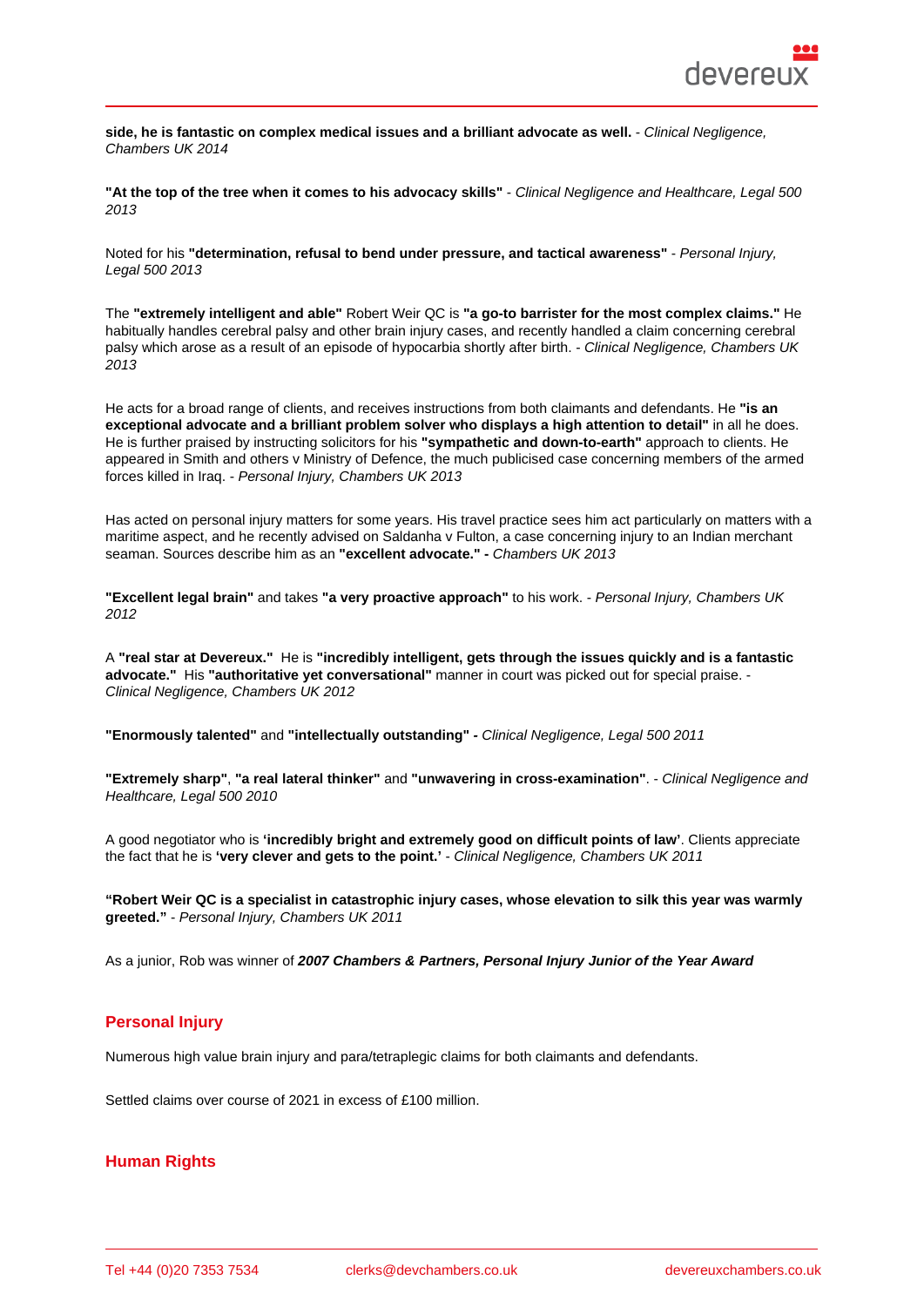All aspects of human rights, principally but not exclusively in relation to personal injury/healthcare issues.

Several leading cases in area from Matthews (HL 2003 - asbestos claim against military) to Dobson (CA 2009 nuisance) and Smith v MoD (SC 2013 - claim by soldiers in Iraq not provided with suitable equipment).

### Clinical Negligence

Many cerebral palsy claims for claimants arising out of peri-natal and neo-natal negligence.

Wide range of other claims including failure to diagnose meningitis, failure to diagnose causing paraplegia and tetraplegia and brain damage, failure to diagnose cancer, negligence by psychiatric units leading to brain damage and paraplegia, fatal claims.

Specialism in secondary victim claims with case of Paul gong to Supreme court in 2023.

### Industrial Disease

As part of his well-rounded PI practice Rob has established a considerable practice in industrial/occupational disease work.

He has extensive experience of all forms of industrial disease work but it is his particular expertise in some of the leading asbestos and mesothelioma cases which catches the eye. He has acted in the British Coal Coke Oven Workers Group Litigation, British Steel Coke Oven Workers Group Litigation and other group litigation. Significant cases include:

- Dryden v Johnson Matthey plc [2019] AC 403: win in Supreme Court, establishing that sensitivity to platinum salts constituted an injury
- R (Whitston) v Lord Chancellor (2015): judicial review on behalf of Asbestos Victims Support Forum against Lord Chancellor in relation to court fees; settled after Lord Chancellor agreed to amend fee remission order.
- Coventry v Lawrence [2015] 1 WLR 3485: intervention in Supreme Court in case confirming that pre-LASPO CFA regime is convention-compliant.
- Thompson v Renwick Group plc [2014] PIQR P18: successful appeal for defendant in asbestos case.
- [Haxton v Philips Elect](http://bit.ly/2Q2OzIK)ronics Ltd [2014] 1 WLR 2721: successful claim for novel head of loss in mesothelioma case.
- [Chandler v Cape plc \[2012\] 1 WL](http://bit.ly/3cPfPUL)R 3111: asbestosis case in which Court of Appeal established that duty of [care owed by parent company to](http://bit.ly/3cO2DzG) employee of subsidiary.

## Additional Information

Judicial review claims including relating to mental health and entitlement to continuing healthcare for elderly infirm.

Professional negligence and insurance claims, principally arising out of personal injury work including case of Evans in CA in 2021.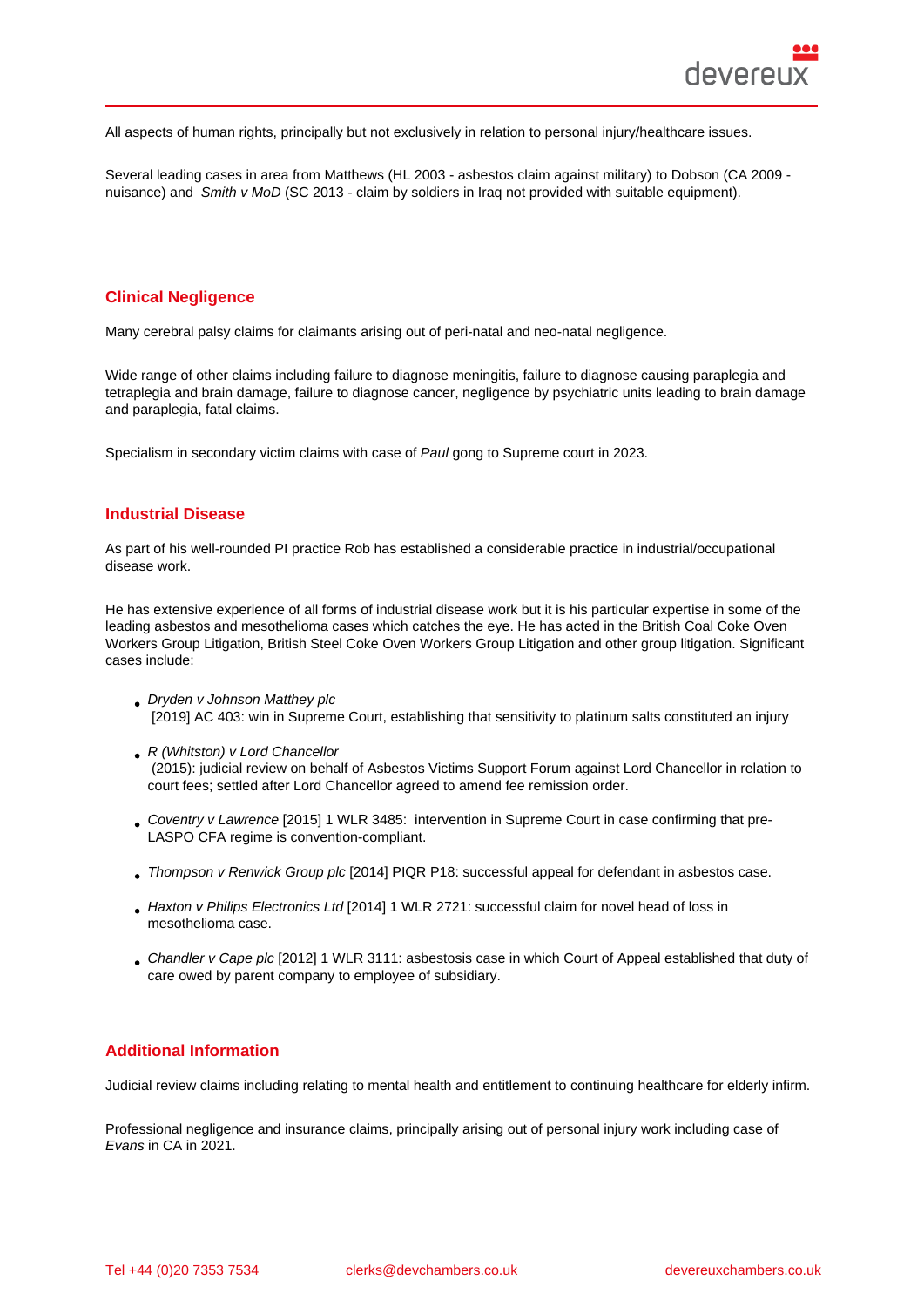Health and safety work.

### Notable cases

- Brown v South West Lakes Trust [2022] 2 WLR 771: appeal concerning proper interpretation of Occupiers' Liability Act 1984
- Paul v Royal Wolverhampton NHS Trust [2022] PIQR P8, The Times 21 March 2022: secondary victim appeal in clinical negligence setting, on appeal to Supreme Court
- Smith v Royal Bank of Scotland [2021] 1 WLR 2136: PPI claim, relating to meaning of s.140A CCA 1974 and transitional provisions
- Griffiths v Tui Ltd [2022] 1 WLR 973: whether uncontroverted expert evidence can be rejected
- [Evans v Betesh Partnership \[20](https://www.devereuxchambers.co.uk/assets/docs/news/Smith_Burrell_v_RBS_B2-2021-0154_0887_03-12-21_Final.pdf)21] EWCA Civ 1194 [2022] RTR 1: win in professional negligence action against strike out relating to issue of capacity
- [X v Kuoni Travel](https://www.bailii.org/ew/cases/EWCA/Civ/2021/1442.html) Ltd [2021] 1 WLR 3910: win in Supreme Court in package travel case for holidaymaker
- [Burnett v International Insura](https://www.devereuxchambers.co.uk/assets/docs/news/Evans.APPROVED_JUDGMENTS_.pdf)nce Co of Hanover Ltd [2021] UKSC 12 [2021] 1 WLR 2465, win in Supreme Court re public liability insurance cover for assault
- [Canada Square Ope](https://www.supremecourt.uk/cases/docs/uksc-2018-0102-judgment-1.pdf)rations Ltd v Potter [2022] QB 1, win for PPI claimant relying on s.32 Limitation Act [1980](https://www.supremecourt.uk/cases/docs/uksc-2019-0121-judgment.pdf)
- Okpabi v Royal Dutch Shell plc [2021] 1 WLR 1294: win in Supreme Court for over 40,000 claimants on [parent company liability jurisdictional dis](https://www.devereuxchambers.co.uk/assets/docs/news/A2.2020.0759_-_Canada_Square_v_Potter_JUDGMENT_FINAL_FOR_HAND_DOWN_.doc_2021_EWCA_Civ_339_.pdf)pute
- White Lion Hotel v James [2021] QB 1153: win for widow in occupiers' liability act case
- [X v Kuoni Travel Ltd](https://www.supremecourt.uk/cases/docs/uksc-2018-0068-judgment.pdf) CJEU (Case C 578/19) [2021] 1 WLR 3879The Times 6 April 2021, European court ruling on package travel regulations
- [Al-Najar v Cumberland Ho](https://www.devereuxchambers.co.uk/assets/docs/news/james_v_white_lion_hotel.CA_judgment_.pdf)tel (London) Ltd [2021] 1 WLR 3415, CA case on standard of care in hotel where [injuries caused by in](https://www.devereuxchambers.co.uk/assets/docs/news/2_-_TRA-DOC-EN-ARRET-C-0578-2019-202101386-05S00.pdf)truder
- Chaplin v Pistol [2020] EWHC 1543 (QB): successfully resisting application to rely on life expectancy evidence
- Farah v Abdullahi and others [2020] EWHC 358 (QB): win for pedestrian claimant in two car assault
- [Marshall v Sche](http://www.devereuxchambers.co.uk/images/uploads/members/Chaplin_v_Pistol.pdf)mbri [2020] PIQR P16: successful clinical negligence appeal on causation
- [Cape Intermediate Holdings v](http://www.devereuxchambers.co.uk/assets/docs/publications/Farah_judgment.pdf) Dring [2020] AC 629: successful Supreme Court case permitting asbestos support group, non-party to litigation, to access relevant documents from the court
- [X v Kuoni \[2019\] UKS](http://www.devereuxchambers.co.uk/assets/docs/publications/Schembri_v_Marshall.pdf)C 37: holiday claim referred to Court of Justice of European Union; and see CA [decision at \[2018\] 1 WLR 3777](http://www.devereuxchambers.co.uk/images/uploads/members/Cape_Intermediate_Holdings_Ltd_v_Dring_(for_and_on_behalf_of_Asbestos_Victims_Support_Groups_Forum_UK).pdf)
- Lungowe v Vedanta Resources plc [2020] AC 1045: successful appeal to SC on issues of jurisdiction and [parent com](http://www.devereuxchambers.co.uk/images/uploads/members/X_v_Kuoni_Travel_Ltd.pdf)pany liability for Zambian nationals
- Shelbourne v Cancer Research UK [2019] PIQR P16: appeal on liability for accident at Christmas party [based on direct and vicarious liabili](http://bit.ly/3aAVK2K)ty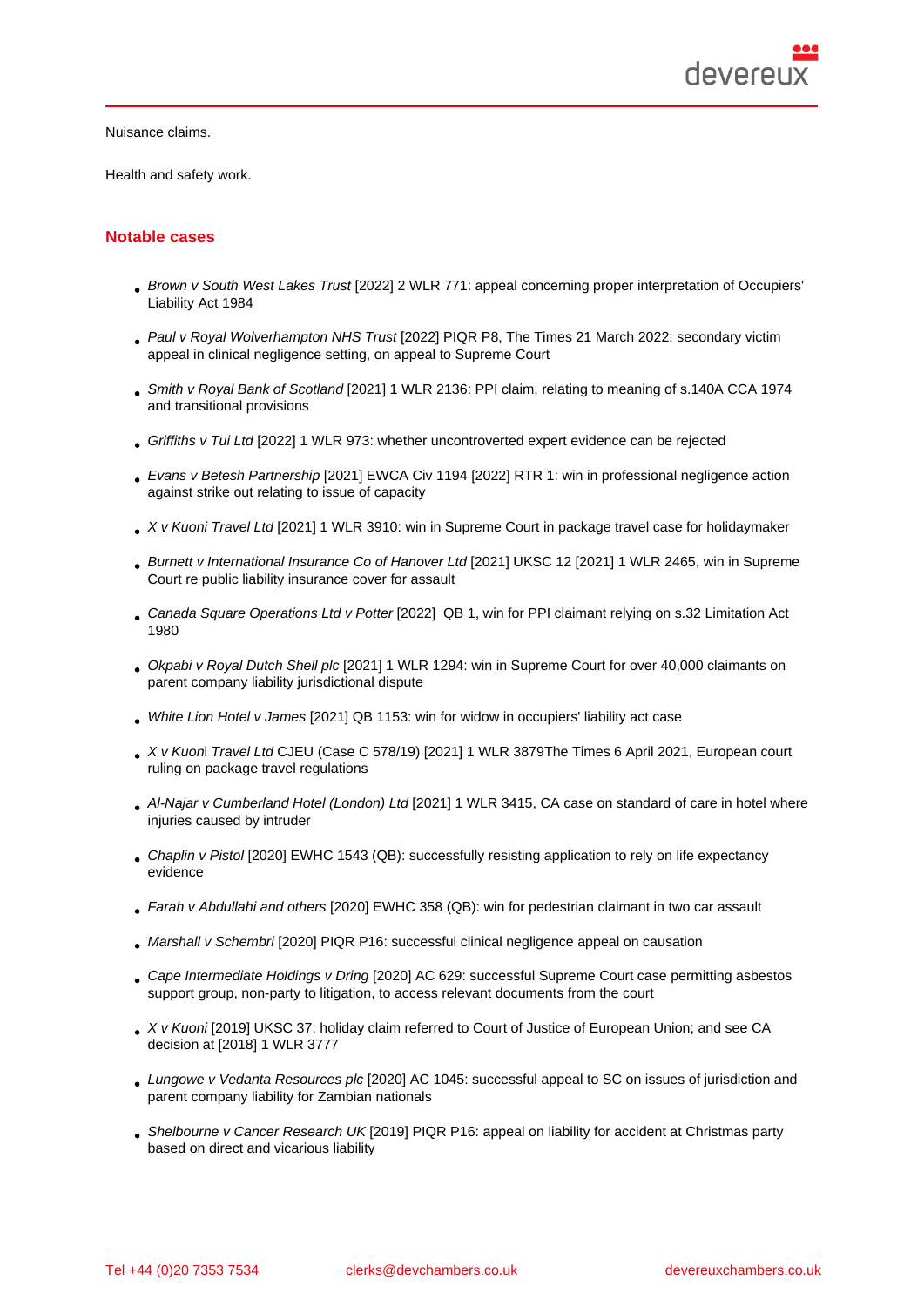- Liverpool Victoria Insurance v Zafar
- [2019] 1 WLR 3833: successful appeal on behalf of insurer re sentence for medical expert committed for contempt
- [Bellman v Northampton Recruitmen](http://bit.ly/2Q55VER)t Ltd [2019] ICR 459 (CA): successful appeal on vicarious liability for assault by one employee on another out of hours
- Pearce v Secretary of State for Business [2018] EWHC 2009 (QB): trial of lead claims in industrial disease [group action in which limitation extended](http://www.devereuxchambers.co.uk/assets/docs/expertise/RTW_11.10.18_Clive_Bellman_v_Northampton_Recruitment_Ltd_Approved_.docx) by nearly 30 years.
- Farah v Abdullahi  [\[2018\] RTR 28, \[2018\] PIQR P14: permis](http://bit.ly/2Q42b6r)sion to pursue unidentified driver in claim against RTA insurer and MIB
- [Clay v TUI UK Ltd](http://bit.ly/3cLT18m) [2018] 4 All ER 672 (CA): holidaymaker held to have broken chain of causation when he fell from balcony ledge
- Dryden v Johnson Matthey plc [2018] UKSC 18 [2019] AC 403: successful appeal to Supreme Court on [issue of what cons](http://bit.ly/2Q3u9zv)titutes actionable damage in personal injury claim.
- Baker v British Gas Services (Commercial) Ltd [2018] PIQR P3: successful liability trial, electrocution at [work, involving new point on ap](http://bit.ly/3355PCB)plication of TUPE
- AAA v Unilever plc [2018] BCC 959 (CA) and [2017] EWHC 371 (QB): hearing and appeal to determine [whether claim on behalf of hundreds of Kenyan](https://www.bailii.org/ew/cases/EWHC/QB/2017/2302.html)s can proceed in England.
- Wood v TUI Travel PLC [2018] QB 927 (CA): acting for holidaymakers in establishing that they can recover [damages where foo](http://bit.ly/3aKegWw)d provided on holiday is contaminated without proving fault
- Pickard v MIB [2017] RTR 20: meaning of article 4 of Rome II following road traffic accident in France.
- [Qader](http://bit.ly/3aJZ0sM) v [Esure Services](https://www.bailii.org/ew/cases/EWCA/Civ/2017/11.html) Ltd

 [2017] 1 WLR 1924: successfully intervening on behalf of PIBA to establish that a case existing RTA portal [and then alloc](https://www.bailii.org/ew/cases/EWCA/Civ/2017/17.html)ated to multi-track comes out of CPR 45 fixed recoverable costs scheme

- [Wigley-Foster v MIB](http://bit.ly/2TDWe2n) [2016] 1 WLR 4769: successful appeal on proper interpretation of 4th Motor Directive in context of accident in Greece where Greek insurer became insolvent.
- [Humphrey v Aegis D](http://bit.ly/2IwJMeq)efence Services Ltd [2017] 1 WLR 2937 (CA): claim for security contractor injured in Iraq.
- R (Whitston) v Lord Chancellor  [\(2015\): judicial review on behalf of Asbe](http://bit.ly/3cO90mo)stos Victims Support Forum against Lord Chancellor in relation to court fees; settled after Lord Chancellor agreed to amend fee remission order.
- Cox v Ministry of Justice [2016] AC 660: successful appeal in Supreme Court and Court of Appeal, prison service found vicariously liable for negligence of prisoner at work.
- Coventry v Lawrence [2015] 1 WLR 3485: intervention in Supreme Court in case confirming that pre-[LASPO CFA regime is co](http://bit.ly/2W4EzT5)nvention-compliant.
- X v Dartford & Gravesham NHS Trust [2015] 1 WLR 3647 (CA): successful intervention on behalf of PIBA, [establishing anonymit](http://bit.ly/2Q2OzIK)y presumption in all approval cases.
- Akhtar v Boland [2015] 1 All ER 644: allocation of claims to appropriate track in light of partial admission of [value of claim.](http://bit.ly/3aMoMN1)
- Thompson v Renwick Group plc [2014] PIQR P18: successful appeal for defendant in asbestos case.
- [Haxton v Philips](http://bit.ly/2W1JS5W) Electronics Ltd [2014] 1 WLR 2721: successful claim for novel head of loss in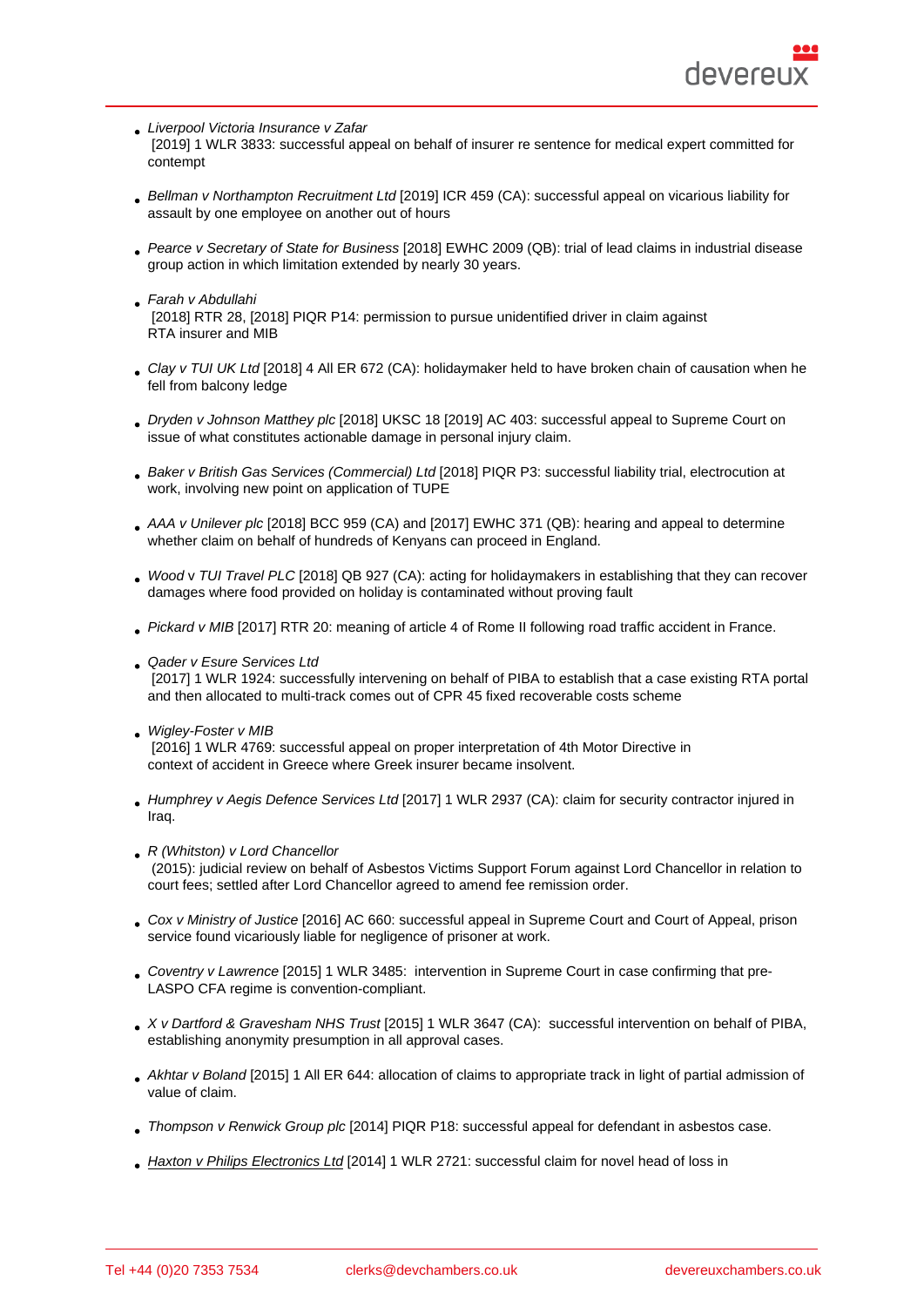mesothelioma case.

- Smith and others v Ministry of Defence [2014] AC 52: combat immunity and article 2 claims arising out of soldiers killed in Snatch Land Rovers in Iraq; issue as to whether HRA extended to deaths in Iraq. Succeeded in the Supreme Court on all issues.
- [Wall v Mutuelle de Poitiers](https://www.bailii.org/uk/cases/UKSC/2013/41.html) [2014] RTR 17 (CA); [2013] 1 WLR 3890 (HC): decision on scope of Rome II arising out of accident in France.
- Billingsley v UPS Ltd [2013] RTR 30: court can order PPO for claimant injured in RTA in England even [though insurer based in Du](http://bit.ly/3cLWXGj)blin.
- Dwr Cymru Cyfyngedig v Barratt Homes Ltd [2013] 1 WLR 3486: successful appeal against claims in nuisance, negligence and trespass to goods involving breach of statutory duty under Water Industries Act 1991.
- [Swift v Secretary of State for Justice](http://bit.ly/2W0ATlb) [2014] QB 373 (CA); [2012] PIQR P21 (HC): human rights challenge to the Fatal Accidents Act 1976 on behalf of a cohabitant unable to bring a claim for dependency because she had lived with the deceased for less than two years.
- · [Stylianou v Toyoshima](http://bit.ly/3cRW3Z5) [2013] All ER (D) 36 (Aug): successful application to bring claim in UK for tetraplegic client injured in Australia against Australian insurer.
- [C](http://www.lawtel.com/UK/Searches/2940/AC0137915#)handler v Cape plc [2012] 1 WLR 3111: asbestosis case in which Court of Appeal established that duty of care owed by parent company to employee of subsidiary.
- Thomas v Bridgend CBC [2012] QB 512. Successful human rights challenge to Land Compensation Act.
- [Saldanha v Fulton In](http://bit.ly/3cLs9pd)c. (2011) 2 Lloyds Rep 206: accident on board ship involving conflict of laws issues.
- [C v Merthyr Tydfil CBC \[2](http://bit.ly/3cFw0nA)010] PIQR P9
- . Duty of care to parent where her child [ha](http://bit.ly/3cFw0nA)d been abused by person other than the parent.
- [O'Leary v Tunnelcraft Ltd](http://bit.ly/2vLsA2h) [2009] EWHC 3438. Covert video surveillance kept out of case.
- [Knight v Axa Assurance](http://bit.ly/2Q1ta2y)s [2009] Lloyds Rep IR 667. Conflict of laws case arising out of road traffic accident abroad.
- [Dobson and others v Tha](https://swarb.co.uk/oleary-v-tunnelcraft-ltd-2009/)mes Water Utilities Ltd [2009] 3 All ER 319 (CA) Times 3 April 2009. HRA claim [by 800 claimants arising o](http://bit.ly/3cPeKMC)ut of nuisance.
- Harley and others v Smith and others [2009] PIQR P11, (2009) 1 Lloyds Rep 359 (CA). Limitation under [Saudi law and Foreign Limitation Periods Act in](http://bit.ly/2IBbhU9) personal injury claim by commercial divers.
- Jones v Powys Local Health Board [2008] All ER (D) 234. Restitutionary claim for repayment of care home [fees, strike out application.](http://bit.ly/2IBkfB2)
- R (Green) v South West Strategic Health Authority [2008] All ER (D) 21 (Nov). Judicial review claim [involving continuing healthcare NHS](http://bit.ly/2Ix5z5Q).
- Arnup v. M.W. White Limited [2008] ICR 1064 (CA); [2007] PIQR Q6 (HC). Fatal accident claim involving [deduction of benefits under section 4.](http://bit.ly/2IErpEg)
- Flora v. Wakom (Heathrow) Ltd [2007] 1 WLR 482, [2006] 4 All ER 982 (CA); [2006] PIQR Q7 HC. [Whether court can apply infla](http://bit.ly/3aHb5i5)tionary rate other than RPI to award of periodical payments.
- R (Kemp) v. Denbighshire LHB [2007] 1 WLR 639, [2006] 3 All ER 141. Restitutionary claim arising out of [NHS](http://bit.ly/39Fe36B)'[s failure to fund claimant in nursing home](http://bit.ly/39Fe36B).